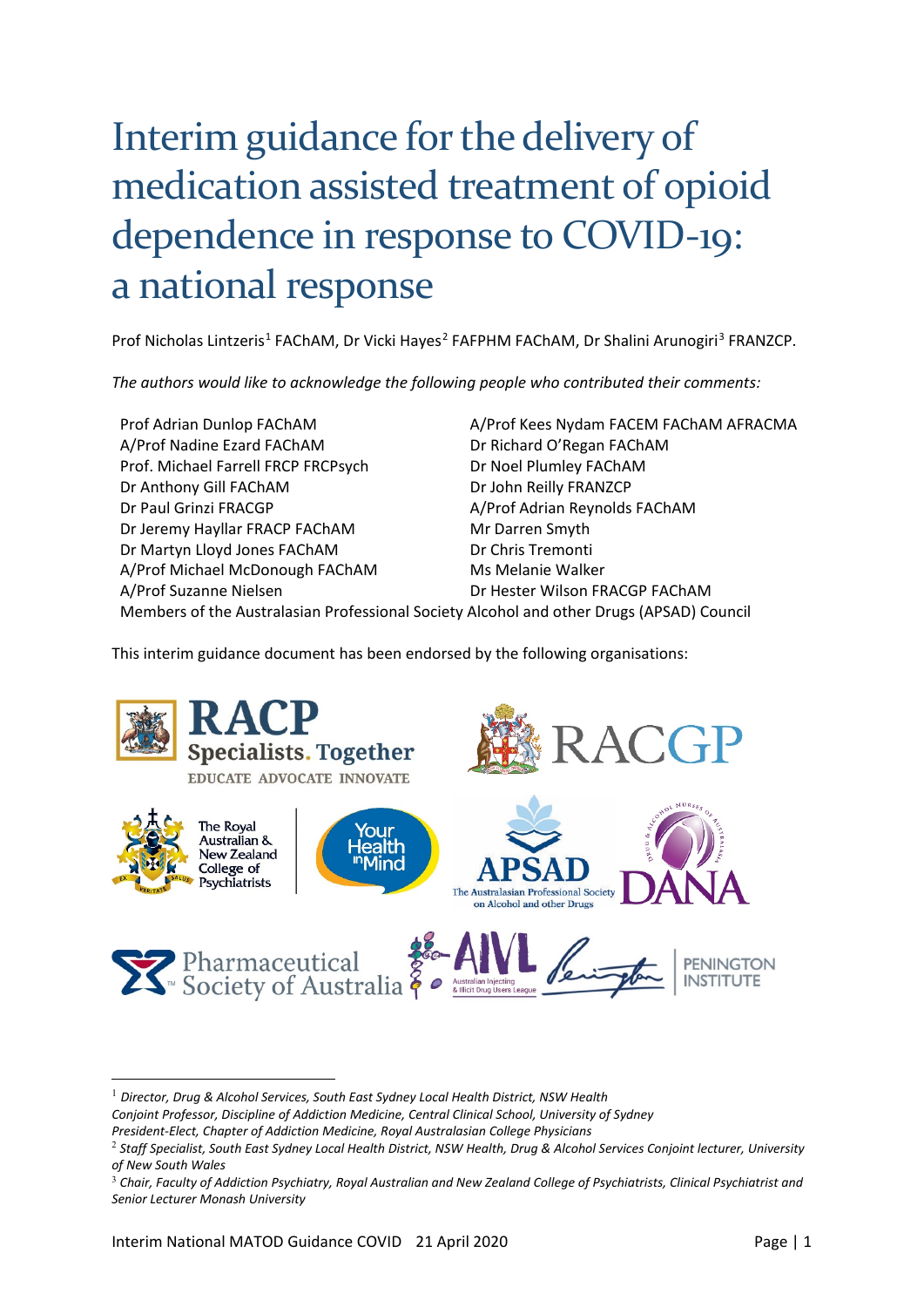# **Contents**

| А.           |    |                                                                                               |  |  |  |
|--------------|----|-----------------------------------------------------------------------------------------------|--|--|--|
| В.           |    |                                                                                               |  |  |  |
| C.           |    | Reduce supervised dosing and increase availability of Take Away Doses (TADs)  6               |  |  |  |
|              |    | C.1 How many TADs should we be providing to contain the spread of COVID-19?                   |  |  |  |
|              |    | C.2 Conducting risk assessments for supervised and unsupervised dosing conditions  8          |  |  |  |
|              |    |                                                                                               |  |  |  |
|              |    | C.4 Ensuring continuity of treatment for patients in quarantine or isolation 10               |  |  |  |
|              |    |                                                                                               |  |  |  |
|              |    |                                                                                               |  |  |  |
|              |    |                                                                                               |  |  |  |
| D.           |    | Consider the use of depot buprenorphine treatment, minimising attendance for dosing 12        |  |  |  |
|              |    |                                                                                               |  |  |  |
|              |    |                                                                                               |  |  |  |
|              |    | D.3. Providing depot buprenorphine treatment to patients who are in quarantine or have strict |  |  |  |
|              |    | D.4. Administering subcutaneous injections in patients in depot buprenorphine treatment.  13  |  |  |  |
| Ε.           |    | Increased use of telehealth approaches to clinical consultation with OAT patients  13         |  |  |  |
| F.           |    |                                                                                               |  |  |  |
| G.           |    |                                                                                               |  |  |  |
| Η.           |    |                                                                                               |  |  |  |
| Ι.           |    | Management of disruption of community dosing point or prescriber due to COVID-19 15           |  |  |  |
| $\mathbf{L}$ |    | Resources<br>16                                                                               |  |  |  |
| 1.           |    | State and territory guidelines for opioid treatment during COVID-19  16                       |  |  |  |
| 2.           |    |                                                                                               |  |  |  |
|              | 3. |                                                                                               |  |  |  |
|              | 4. |                                                                                               |  |  |  |

*Disclaimer: The Coronavirus (COVID-19) pandemic is an evolving situation. Health professionals should refer to the advice provided by the Australian Government Department of Health in the first instance.*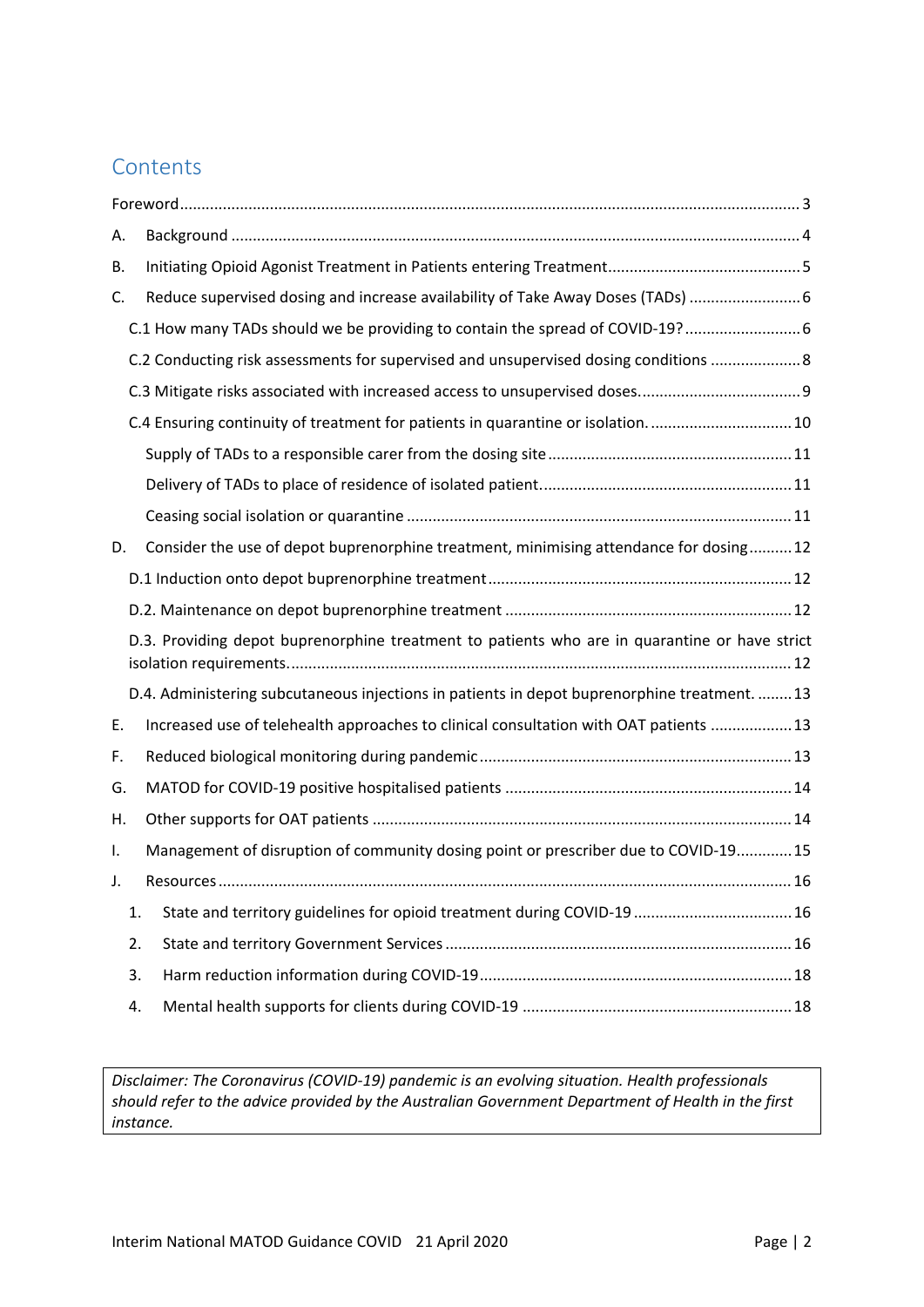### <span id="page-2-0"></span>Foreword

The COVID-19 pandemic is having disastrous effects upon individuals, health care systems and societies in Australia and elsewhere. Health services are having to adapt rapidly to the changing conditions for patients and health workers to prevent the spread of COVID-19, and to respond to individuals with (suspected) infection.

One part of the health care system that is greatly affected is the opioid treatment system – with over 50,000 patients receiving the opioid agonist medications methadone or buprenorphine for the treatment of opioid dependence in Australia. A national framework to the provision of opioid treatment is described in the National Guidelines for Medication Assisted Treatment of Opioid Dependence<sup>[4](#page-2-1)</sup>, implemented through regulations and local guidance at jurisdictional (state and territory) levels, and delivered by thousands of medical, nursing, pharmacy, allied health and consumer workers across the nation, in public and private health settings.

This document aims to provide guidance to clinicians in how to adapt treatment during this major transition. It should be read alongside state and territory guidance issued in response to COVID-19, recognising that many jurisdictions are at different stages of response, and also that many of the communications from government authorities relate to regulatory or guideline changes, rather than focussing on aspects of clinical care. To the extent of any inconsistency, directions from Health departments in local jurisdictions take precedence over recommendations in this document.

The document has been developed rapidly, and brings together the experiences of clinicians (including addiction medicine specialists, addiction psychiatrists, nurses, pharmacists, general practitioners) with input from consumer groups from across the country. We expect that conditions related to the pandemic will change in coming weeks and months, and this guidance may need to be updated or enhanced as events unfold.

Professor Nicholas Lintzeris,

Addiction Medicine Specialist, President-Elect Chapter Addiction Medicine, RACP University of Sydney, Division of Addiction Medicine

<span id="page-2-1"></span><sup>4</sup> Gowing, L., Ali, R., Dunlop, A, Farrell, M., and Lintzeris, N. 2014. *National Guidelines for Medication-Assisted Treatment of Opioid Dependence.* [https://www.health.gov.au/sites/default/files/national](https://www.health.gov.au/sites/default/files/national-guidelines-for-medication-assisted-treatment-of-opioid-dependence.pdf)[guidelines-for-medication-assisted-treatment-of-opioid-dependence.pdf](https://www.health.gov.au/sites/default/files/national-guidelines-for-medication-assisted-treatment-of-opioid-dependence.pdf)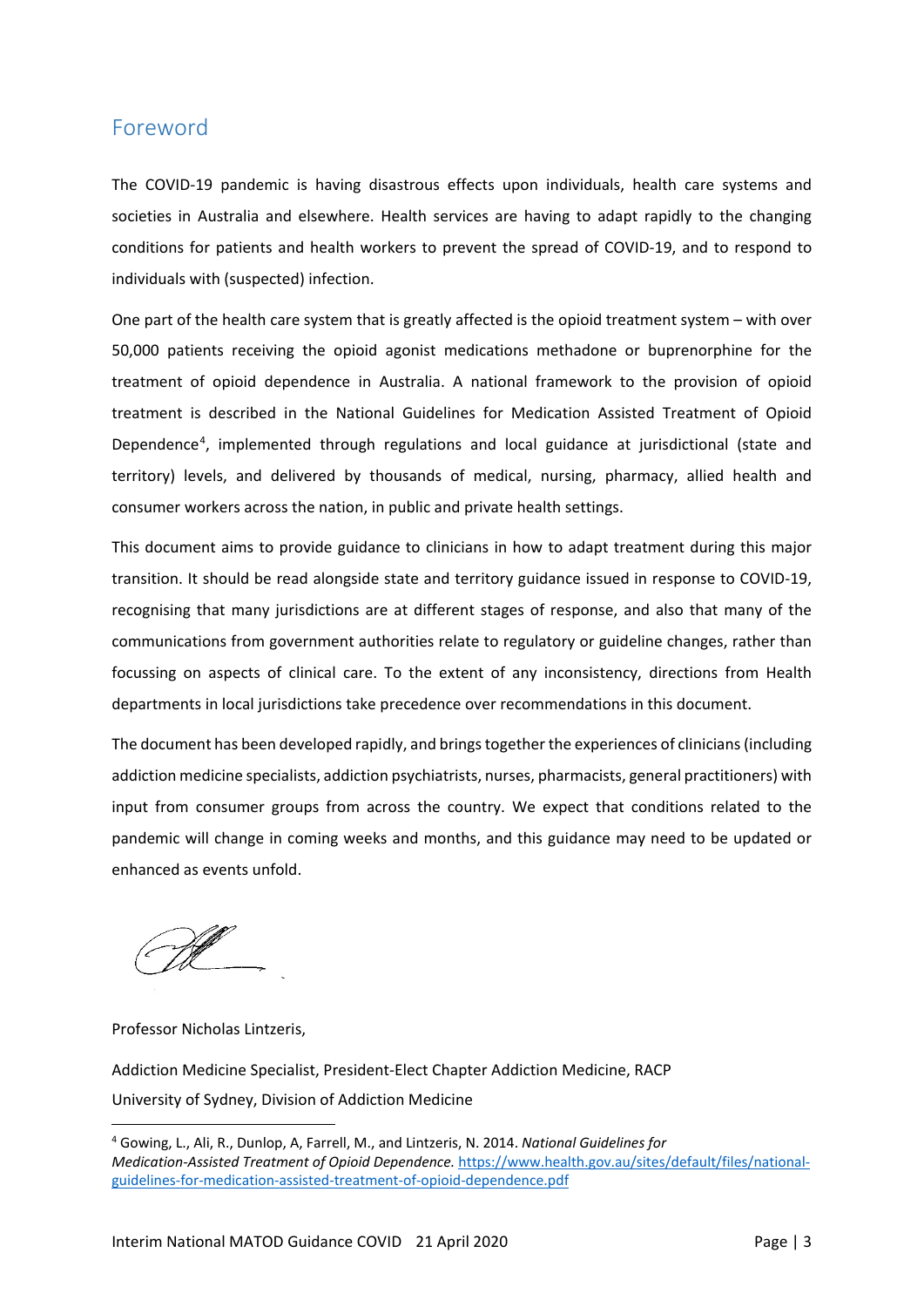# <span id="page-3-0"></span>A. Background

In 2019 over 50,000 Australians were in medication-assisted treatment of opioid dependence (MATOD) with methadone, buprenorphine (BPN) or buprenorphine-naloxone (BNX), prescribed by approximately 3000 prescribers and dispensed from some 3,000 dosing points around the country (NOPSAD 2019).

The emergence of COVID-19 raises considerable challenges in the delivery of opioid agonist treatment (OAT), including:

- The need for effective social distancing and social isolation to protect patients, the treatment workforce, and people in contact with patients and health workers.
- − The increased vulnerability of our patient population, with an ageing patient population, overrepresentation of Aboriginal and/or Torres Strait Islander people, and high rates of underlying respiratory and cardiac disease, and conditions that may cause immunosuppression.
- − An ageing workforce, particularly amongst prescribing medical practitioners
- − In many parts of the nation, limited public sector supports are available to respond to reduced services in the private sector (e.g. closure of community pharmacies or general practice).
- − Increased demand for opioid treatment arising through reductions in access to other alcohol and other drugs (AoD) treatment services (e.g. hospital admissions, residential rehabilitation programs, self-help groups), and increased release of patients into the community from prison.
- − The incompatibility of a model of care predicated on daily supervised dosing of methadone and sublingual buprenorphine, with the principles of social distancing and social isolation
- − The requirement to perform a higher proportion of consults by telehealth, with limited use of clinical information available from physical examination and investigations such as urine drug screens.
- − The potential increase in demand for treatment arising from disruption of drug distribution networks and street opioid drug availability

The key principle underlying these guidelines is to reduce the spread of COVID-19 amongst OAT patients and treatment providers by reducing social exposure and attendance of OAT patients to health services.

Some jurisdictional authorities have released statements that suspend routine clinical guidance regarding the provision of take-away doses and related clinical procedures (see Resources section for details). This document is to be read alongside state jurisdictional guidance provided on the delivery of OAT and to support clinicians to continue to provide this essential service.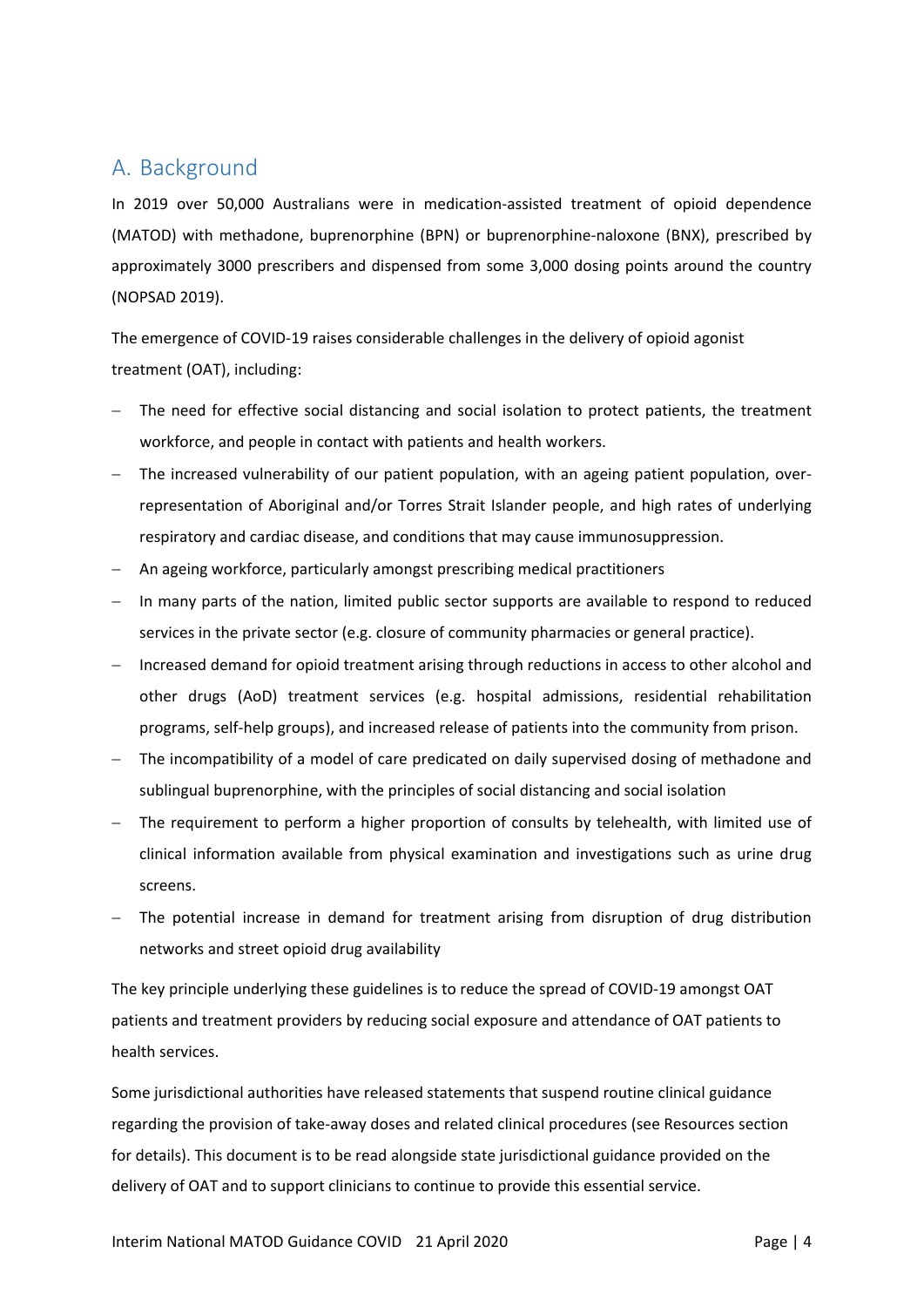Whilst this document focusses on issues specific to OAT, all clinical services should ensure they are adhering to recommendations regarding safe clinical service delivery – including routine screening, social distancing (e.g. seating in waiting rooms), hand hygiene (e.g. providing hand sanitiser stations for patients), use of PPE and infection control procedures for COVID-19 as per Department of Health requirements (see [https://www.safetyandquality.gov.au/coronavirus-COVID-19](https://www.safetyandquality.gov.au/coronavirus-covid-19) ).

It is also important to maintain effective communication with patients and other service providers to ensure that they are kept abreast of possible changes to service provision. Consider ways of linking patients to reliable sources of information such as state and federal government websites.

# <span id="page-4-0"></span>B. Initiating Opioid Agonist Treatment in Patients entering Treatment

General principles of assessing and initiating OAT are described in national and state guidelines. For patients initiating OAT – either from illicit or pharmaceutical opioids, consideration needs to be given to patient choice and usual informed consent procedures, and to practical considerations in delivering treatment.

Additional factors may need to be considered when planning treatment under COVID19 conditions. Initiating treatment with sublingual buprenorphine requires less daily monitoring and a shorter period of supervised dosing than methadone. Patients can generally stabilise on effective doses of sublingual buprenorphine within 3 to 5 days, enabling alternate day dosing and/or take away doses (TADs) to be provided within several days of commencing treatment – if using sublingual buprenorphine, or transfer to depot buprenorphine (with either Buvidal® or Sublocade®) after one week. In contrast, patients commencing methadone generally require closer clinical monitoring and a longer period of supervised dosing. Most methadone patients optimise outcomes on doses of between 60 to 80mg, which routinely takes several weeks to achieve, potentially delaying their eligibility for TADs.

Consideration should also be given to initiating patients directly onto depot buprenorphine using Buvidal Weekly® for patients using opioids other than methadone, obviating the need for supervised dosing immediately.

Under COVID-19 pandemic conditions, it is recognised that some services may not be able to initiate methadone treatment for some patients due to their inability to regularly monitor the patient and/or provide supervised doses, and if this is the case clinicians should consider referring the patient to a specialist service with greater capacity for regular monitoring.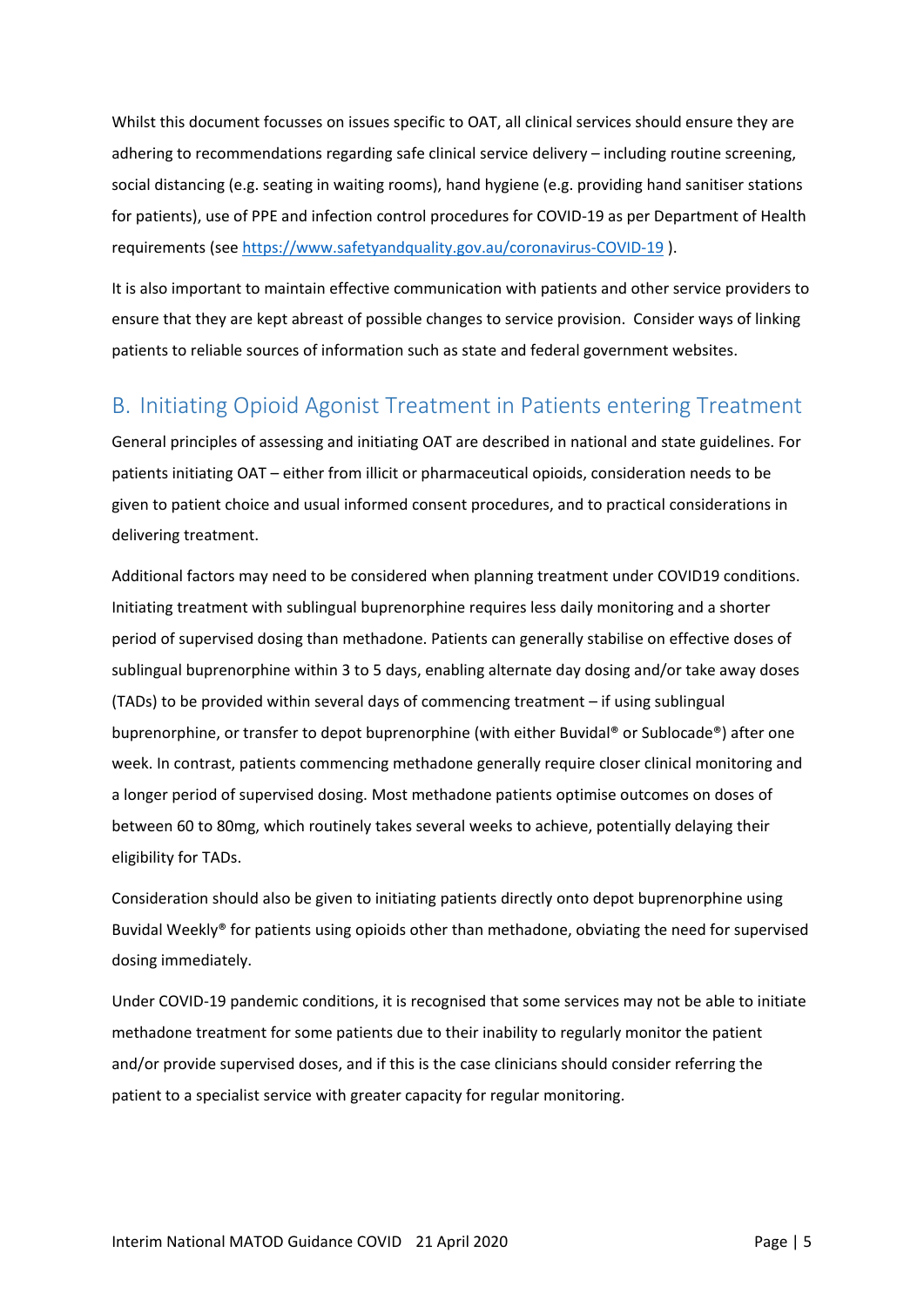Some patients may drop out of OAT during the course of the pandemic, and all efforts should be made to re-engage patients into care. Re-initiation of treatment may provide opportunities for some patients and clinicians to reconsider the current range of OAT options.

# <span id="page-5-0"></span>C. Reduce supervised dosing and increase availability of Take Away Doses (TADs)

### <span id="page-5-1"></span>C.1 How many TADs should we be providing to contain the spread of COVID-19?

Mathematical modelling of the spread of COVID-19 allows us to estimate the level of reduced social exposure required to contain the spread of COVID-19 amongst our patient population.

- Reduced social exposure by at least 75% (compatible with the average patient attending 1.75 days per week for dosing) suggests 1 infected patient will result in 2.5 infected people after 30 days
- Reduced social exposure by at 50% (compatible with the average patient attending for dosing 3 or 4 days per week) suggests 1 infected patient will result in 15 infected people after 30 days
- − No reductions in social exposure (compatible with 6 or 7 days a week attendance for dosing) suggests 1 infected patient will result in 406 infected people after 30 days

Australian COVID-19 projections<sup>[5](#page-5-2)</sup> suggest that COVID-19 spread in the community cannot be contained without effective case isolation, requiring at least 70% of people practice effective social distancing – compatible with twice a week attendance for dosing on average).

The containment of COVID-19 in the OAT population requires that most patients attend dosing sites such as community pharmacies and clinics on no more than one or two occasions per week, and to receive five or six take-away doses (TADs) each week. Reduced attendance for dosing reduces the risk of possible exposure of patients to COVID-19 and increases the patients' ability to be able to self-isolate as per the recommendations from the Australian government.

In order to assist clinicians in determining TAD provision, Table 1 provides recommendations for categorising patients into high, moderate or low risk groups. These recommendations provide general guidance, and for more specific guidance please see state/territory specific guidelines where available.

Particular consideration needs to be given to enhancing the safety of patients (and those in contact with them) who have conditions that make them particularly vulnerable to severe illness associated

<span id="page-5-2"></span><sup>5</sup> Chang SL, Harding N, Zachreson C, Cliff OM, Prokopenko M. Modelling transmission and control of the COVID-19 pandemic in Australia. arXiv:2003.10218 [q-bio.PE]. Downloaded https://arxiv.org/pdf/2003.10218.pdf. Accessed 2nd April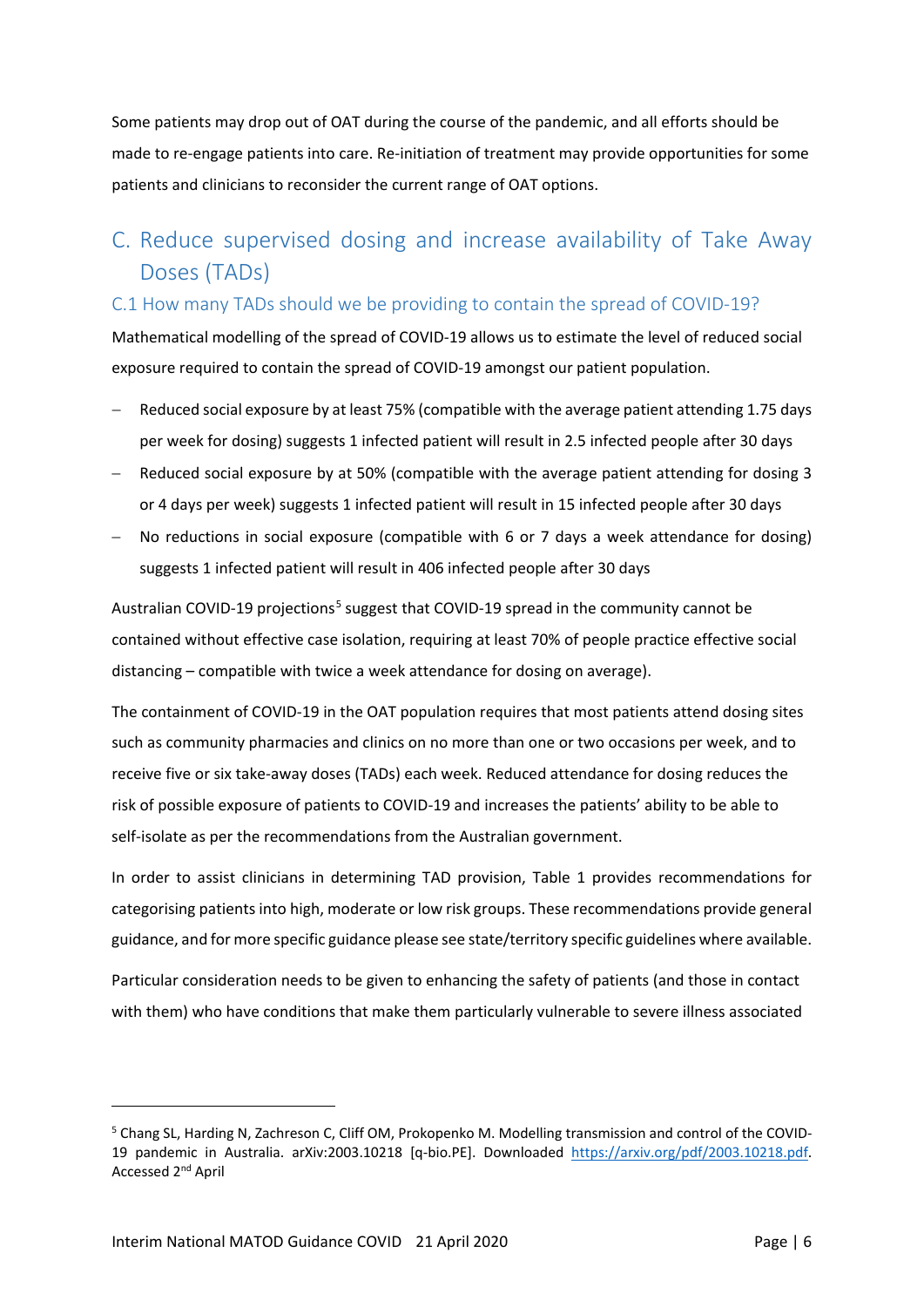with SARS-CoV-2 infection, and who should be considered a high priority for enhanced social isolation, including:

- Age>60 years (>50 years if Aboriginal)
- Chronic pulmonary disease
- Hypertension, ischaemic heart disease, renal disease, cirrhosis
- Diabetes, immunosuppressed (e.g. chemotherapy for malignancy), HIV

A risk benefit analysis should occur for all patents considering their individual risks of COVID-19 and the need for supervised dosing of methadone / SL buprenorphine.

There may be circumstances where higher numbers of TADs are clinically indicated. For example, a patient in isolation (quarantine conditions) assessed as low risk with few active risk factors, may be suitable for more extended (e.g. 14 days) methadone TADs to accommodate the period of isolation. Prescribers are recommended to seek a second opinion and clearly document their decision making, including risk mitigation strategies.

| Category | Risk factors for unsupervised dosing of OAT medications                                                                                                                                                                                                                                                                                                                                                                                                                                                                                                                                                                                                                    | <b>Examples of dosing</b>                                                                                                                                      |
|----------|----------------------------------------------------------------------------------------------------------------------------------------------------------------------------------------------------------------------------------------------------------------------------------------------------------------------------------------------------------------------------------------------------------------------------------------------------------------------------------------------------------------------------------------------------------------------------------------------------------------------------------------------------------------------------|----------------------------------------------------------------------------------------------------------------------------------------------------------------|
|          |                                                                                                                                                                                                                                                                                                                                                                                                                                                                                                                                                                                                                                                                            | regimens                                                                                                                                                       |
| High     | Patients commencing methadone or SL buprenorphine<br>$\blacksquare$<br>treatment (from illicit opioids, heroin or prescription<br>opioids)                                                                                                                                                                                                                                                                                                                                                                                                                                                                                                                                 | Supervised dosing for at<br>least 14 days methadone,<br>3-7 days SL BNX. Consider<br>direct induction to depot<br>buprenorphine without<br>need for SL dosing. |
|          | High risk use of other sedative drugs, including regular<br>٠<br>intravenous opioids, heavy and regular alcohol use;<br>binge use of high dose benzodiazepines (BZDs) (stable<br>daily low dose is not a barrier to TADs) or other<br>sedatives<br>Recent overdose (e.g. past month)<br>п<br>Recent history unstable dosing: including multiple 'no<br>٠<br>dose due to intoxication' and/or multiple missed doses<br>in past month<br>No safe storage of TADs (e.g. homeless, domestic<br>٠<br>violence concerns, severe cognitive impairment)<br>Other high risk factors (e.g. suicidal ideation, severe<br>٠<br>cognitive impairment, recent history of aberrant use of | Continue supervised dosing<br>with no TADs, unless<br>pharmacy closed and/or no<br>other dosing options<br>available.                                          |
|          | TADs, child safety issues)                                                                                                                                                                                                                                                                                                                                                                                                                                                                                                                                                                                                                                                 |                                                                                                                                                                |
| Moderate | Regular use (e.g. more than 1-2 times per week on<br>$\blacksquare$<br>average) in past month of sedative drugs (e.g. BZDs,<br>alcohol, other opioids)                                                                                                                                                                                                                                                                                                                                                                                                                                                                                                                     | Methadone: intermittent<br>TAD frequency (e.g. 2+3 or<br>2+2 per week).                                                                                        |
|          | History of frequent missed doses or intoxicated<br>٠<br>presentations (in past 3 months, but not in last 4 weeks)                                                                                                                                                                                                                                                                                                                                                                                                                                                                                                                                                          | SL BNX 1+ 6TAD per week                                                                                                                                        |
|          | Concerns regarding storage and use of TADs: (e.g. mild-<br>٠<br>moderate cognitive impairment, living with other people<br>who use drugs)                                                                                                                                                                                                                                                                                                                                                                                                                                                                                                                                  |                                                                                                                                                                |

*Table 1. Guide to supervised and unsupervised dosing conditions for OAT during COVID-19 pandemic*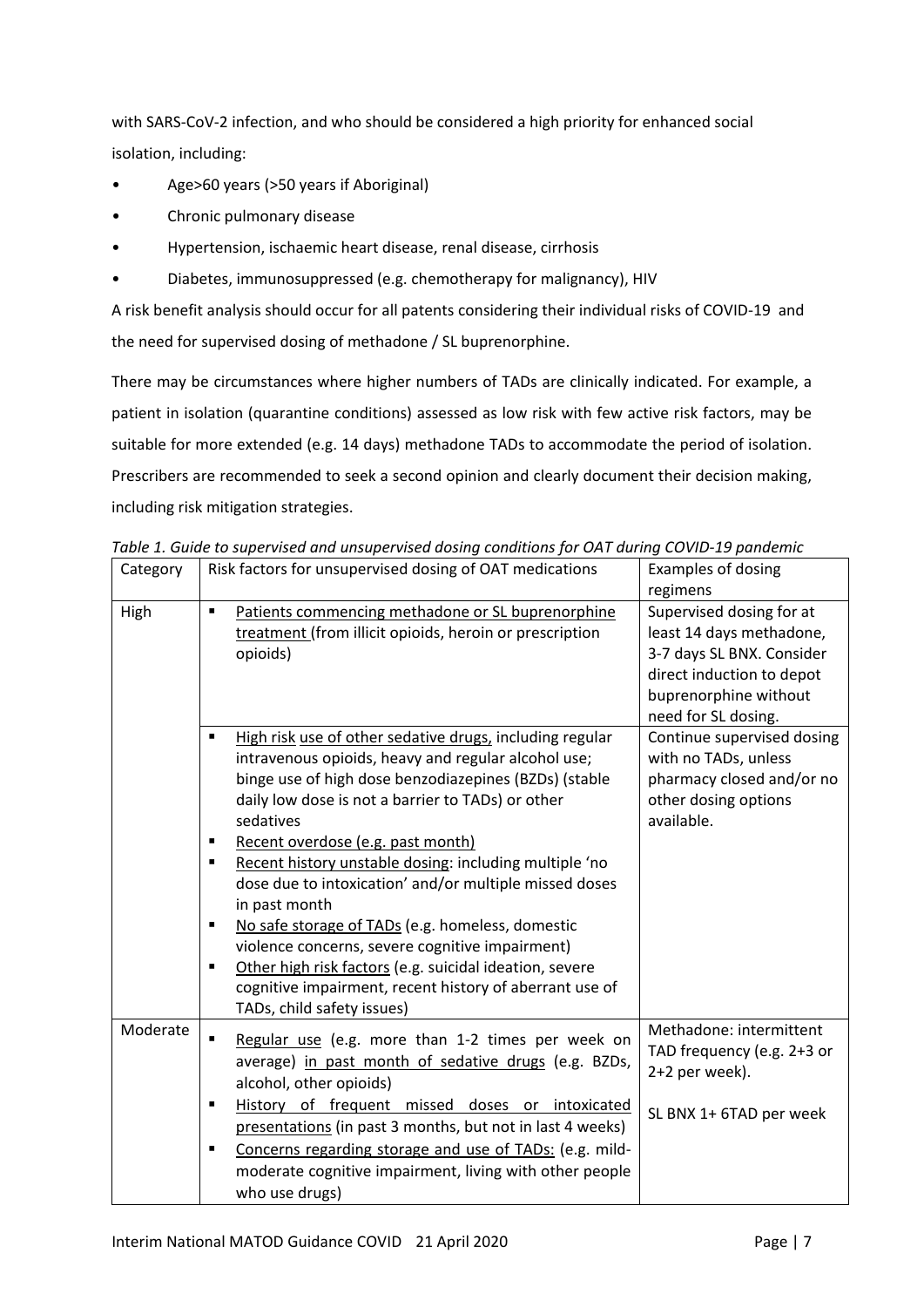|     | Concerns regarding mental and/or physical<br>health<br>٠<br>cognitive impairment, severe liver disease, use other<br>sedating medications)<br>Other risk factors: specify<br>٠                                                                                                                                                                         |                                                                                                                    |
|-----|--------------------------------------------------------------------------------------------------------------------------------------------------------------------------------------------------------------------------------------------------------------------------------------------------------------------------------------------------------|--------------------------------------------------------------------------------------------------------------------|
| Low | no significant use of sedative drugs, no recent injecting<br>٠<br>no significant physical, cognitive or mental health<br>■<br>concerns<br>no significant social concerns (housing, child safety, DV)<br>٠<br>re: safety of TADs<br>good attendance for dosing with no recent history of<br>٠<br>aberrant use of medication (diversion, injecting TADs) | Methadone: 1 supervised<br>dose & 6 TADs per week;<br>SL BNX: 13 TADs per<br>fortnight, or 27 TADs per 4<br>weeks. |

In regard to mono-buprenorphine products (e.g. Subutex®), given its greater propensity for injecting than buprenorphine-naloxone products by people not in buprenorphine treatment, it is recommended that TAD of Subutex be provided as per the guidance for methadone.

### <span id="page-7-0"></span>C.2 Conducting risk assessments for supervised and unsupervised dosing conditions

The provision of TADs as part of OAT involves an assessment of risks and implementation of risk mitigation strategies, and is described in the National Medication Assisted Treatment for Opioid Dependence (MATOD) Guidance (2014) – with more details provided in NSW Guidelines for Opioid Treatment Programs. Whilst the number of TADs recommended in the present context is outside historical approaches to supervised and unsupervised dosing conditions in Australia, the general principles of risk assessment and mitigation strategies remain.

Clinicians should conduct a risk assessment for TAD provision and examine risk mitigation strategies (see below). In summary, a risk assessment examines:

- **•** recent patient substance use, with an emphasis upon high risk use of sedatives, injecting practices, and recent overdoses
- health (including mental health, mobility issues)
- social conditions (including child protection, domestic violence, housing stability)
- **F** recent dosing history (e.g. missed doses, intoxicated presentations).

One approach to conducting risk assessment is to use checklists, or structured instruments such as the Australian Treatment Outcomes Profile (ATOP, which is also validated for telephone administration), and to review the patient's recent dosing history (consult with pharmacist or dosing point). The ATOP can be administered by members of a multidisciplinary team (MDT), reducing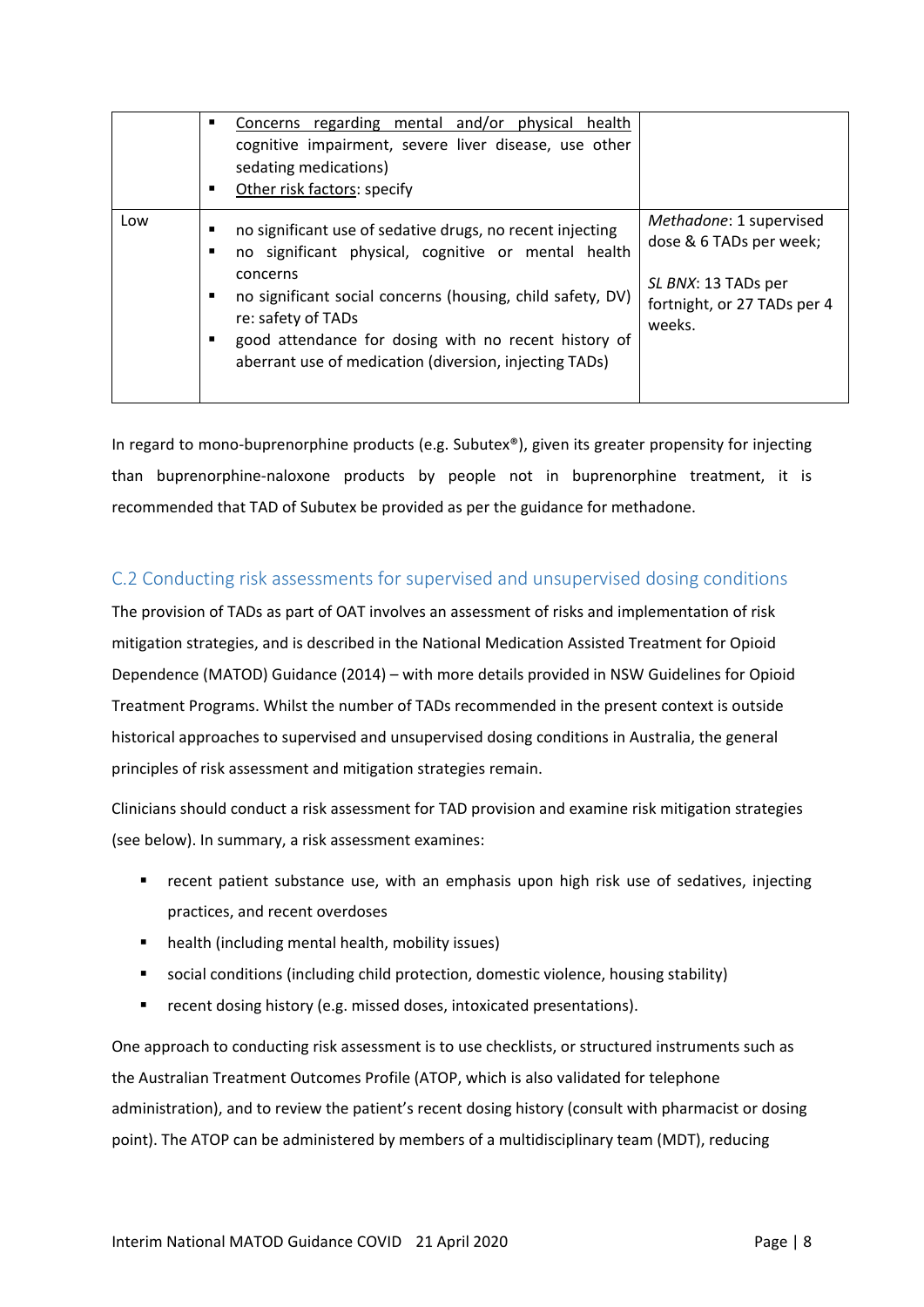burden on prescribers, is validated for administration by telephone and provides documentation of the risk assessment in medical records.

### <span id="page-8-0"></span>C.3 Mitigate risks associated with increased access to unsupervised doses.

The use of TADs in ways other than prescribed can be associated with overdose and death, particularly if TADs are used by people without significant opioid tolerance – such as children and other people not enrolled in OAT. The risks are particularly great with methadone, where even use of a single low dose of methadone (e.g. 10 or 20mg) can cause death.

To mitigate these risks:

- **Patient and carer education**: All patients receiving TADs are to be counselled regarding the need for safe use of TADs (including risks of using of TADs in ways other than prescribed), and the need for safe storage of TADs (particularly where children are involved). Patients should not disclose their access to TADs with others who may pressure the patient to give up (or sell) their TADs. Patients should be aware that misplaced or misused TADs will not be replaced under any circumstances. Vomited doses will not be replaced unless there are special circumstances such as pregnancy. Patients should confirm that they have received this information. Standardised written agreements can be of assistance.
- **Access to Take Home Naloxone:** All patients receiving TADs should have supplies of take home naloxone in the event of a suspected opioid overdose. Naloxone supplies are available across Australia, with Nyxoid (intranasal naloxone, 2 doses of 1.8mg) and Prenoxad (intramuscular naloxone 5 doses of 0.4mg) available as PBS subsidised prescriptions (see Lintzeris and Wilson. Take home naloxone to prevent opioid overdose. Medicine Today 2020; 21(4):400-4).
- *Engage carers in overseeing use of medications where possible*. Where there may be concerns regarding the safe storage and use of TADs, engage suitable carers where appropriate to assist in overseeing the use of medications, under conditions of patient consent. This may include partners, parents, carers, or institutional workers (e.g. boarding houses). Consideration should be given to the potential risk to the patient of engaging some carers, such as in domestic violence situations, substance use in carers, and 'co-dependent' relationships.
- − *Regularly review patient conditions and use of medications*. Patients receiving an increased number of TADs should be reviewed by telephone within the first 14 days and regularly (e.g. monthly) thereafter. Review should include assessment of substance use, current physical and psychological health, and changes to social situation; all of which can be completed through use of an ATOP. Safe storage and use of TADs, recent overdose or use of take home naloxone should also be assessed and the need for resupply of naloxone established. There should be regular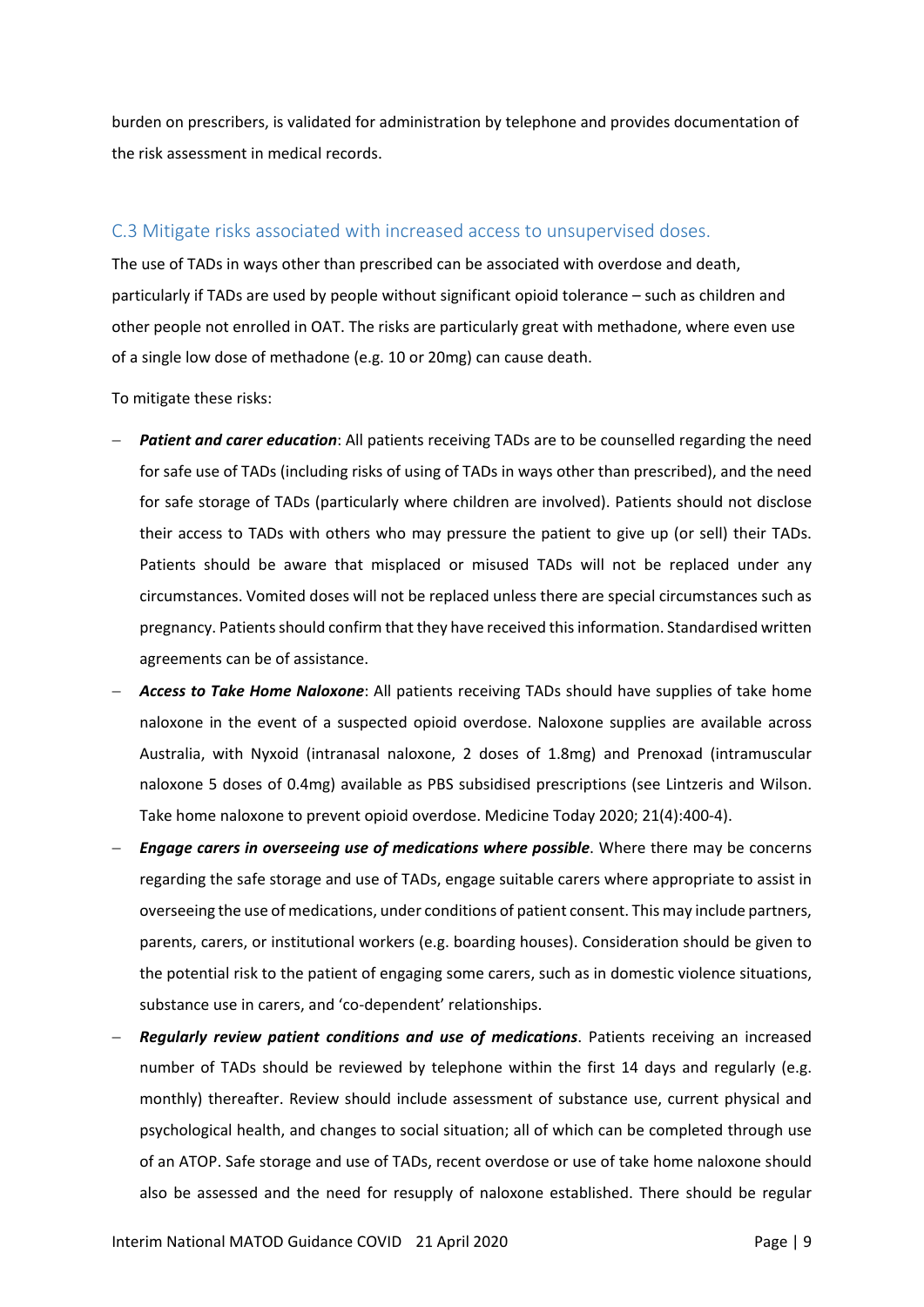communication with carers and dosing sites (e.g. pharmacists). Pharmacists and other dosing staff play an important role in reviewing and assessing patients (e.g. assessing for signs of intoxication, regular attendance, missed doses) and providing relevant information to the prescriber. Services should be prepared to upgrade or downgrade access to TADs according to patient progress.

- − *Document decision making regarding TADs and risk mitigation strategies*. Ensure risk assessments (e.g. using ATOPs), and communications with patients, carers and other service providers (e.g. pharmacists, multidisciplinary teams) are documented, and can be readily accessed by other clinicians in the event that the treating prescriber is not available (e.g. due to illness).
- **Communicate with staff at dosing point.** Dosing staff (nurses or pharmacists) should receive communication about the need for increased TADs, including forwarding these guidelines to support provision of doses that might be outside current state/territory policies or guidelines, where these documents have not yet been updated to reflect the changing needs with the COVID-19 pandemic
- − *Confer with a colleague if in doubt.* Whilst treatment decisions will often be clear for many patients, do not hesitate to consult a colleague or specialist if you are uncertain regarding appropriate course of management. This may be members of a multidisciplinary team, other prescribers in your practice, local specialists in your area, or state based advisory services (see Appendices for details).
- − *Inform other key service providers of changes in treatment condition***s,** *including the number of TADs in writing.* This may include the patient's general practitioner (when different to the OAT prescriber), pain, mental health or other specialist. Consider appropriate communication with housing workers for patients in supported accommodation and requiring storage of TADs.

### <span id="page-9-0"></span>C.4 Ensuring continuity of treatment for patients in quarantine or isolation.

Over coming weeks and months, some patients on OAT may be required to self-isolate or enter quarantine. This will prevent them leaving their place of residence to attend clinics or pharmacies for dosing. The conditions which require people to self-isolate or enter quarantine change as the pandemic evolves. Refer to state/territory guidelines for the most up to date criteria, and liaise with local Public Health Units to confirm any quarantine conditions and test results for individual patients.

Alternative strategies for ensuring continuity of treatment are required. Two broad approaches are recommended: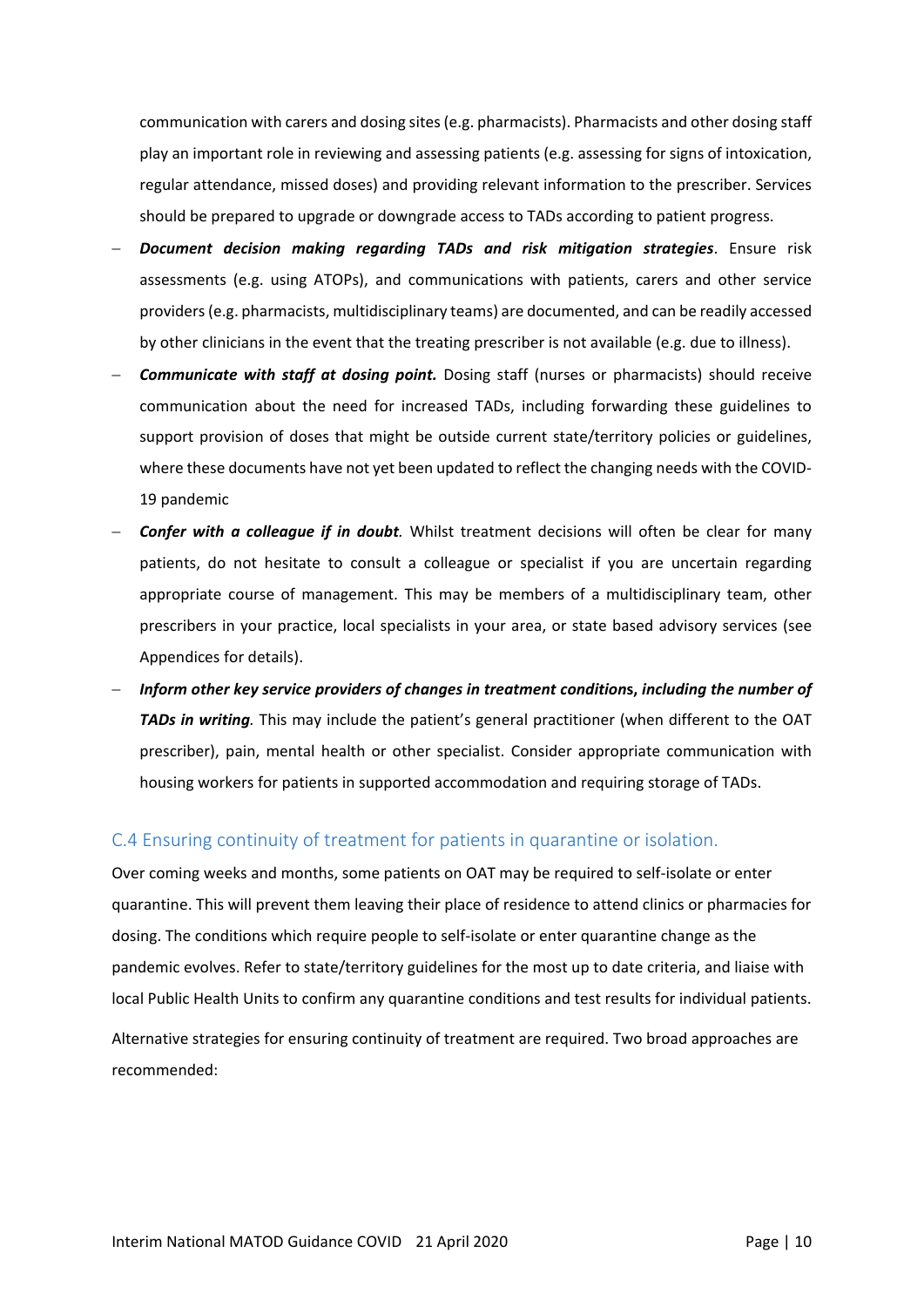### <span id="page-10-0"></span>Supply of TADs to a responsible carer from the dosing site

In many circumstances, a reliable carer can be authorised by the prescribing doctor to collect dispensed TADs from a clinic or pharmacy for a specific patient. The minimum number of TADs should be provided to maintain treatment continuity and comply with isolation requirements.

The principles for authorising collection by a carer include:

- Patient has independently nominated carer in a one-on-one consult without the nominee present
- − Consent has been provided and documented in clinical notes and communicated with dosing points
- − The nominated carer does not have a history of aberrant medication behaviours such as diverting medications; nor are there any concerns regarding domestic violence or interpersonal relationship issues
- − Identification of the carer is required by the dosing point
- − Instructions regarding the safe storage and use of TADs are provided to the carer, and the carer signs that they have understood these conditions, and signs for the collection of the TADs
- − The carer should be trained in the use of and have access to take home naloxone

### <span id="page-10-1"></span>Delivery of TADs to place of residence of isolated patient.

Dispensed TADs can be safely supplied to an isolated patient where no responsible carer is able to collect medications. Each service needs to establish local procedures. In general,

- medications should ideally be supplied by at least two staff members with at least one being a health professional such as a pharmacist, nurse or doctor who can also briefly clinically assess the patient. Community pharmacies may have existing mechanisms for home delivery of medications that can be utilised for this purpose, and routine procedures should be followed.
- medications should only be delivered to the nominated person (patient or authorised carer if patient unable to come to door)
- − safe procedures for delivering medications are required, including safe distancing from patients, and documentation that does not require contact with the patient (e.g. photographs of patient accepting TADs rather than patient signatures)

#### <span id="page-10-2"></span>Ceasing social isolation or quarantine

The criteria for ceasing isolation will change as the pandemic evolves. Refer to state/territory guidelines for the most up to date criteria, and liaise with local Public Health Units for individual patients.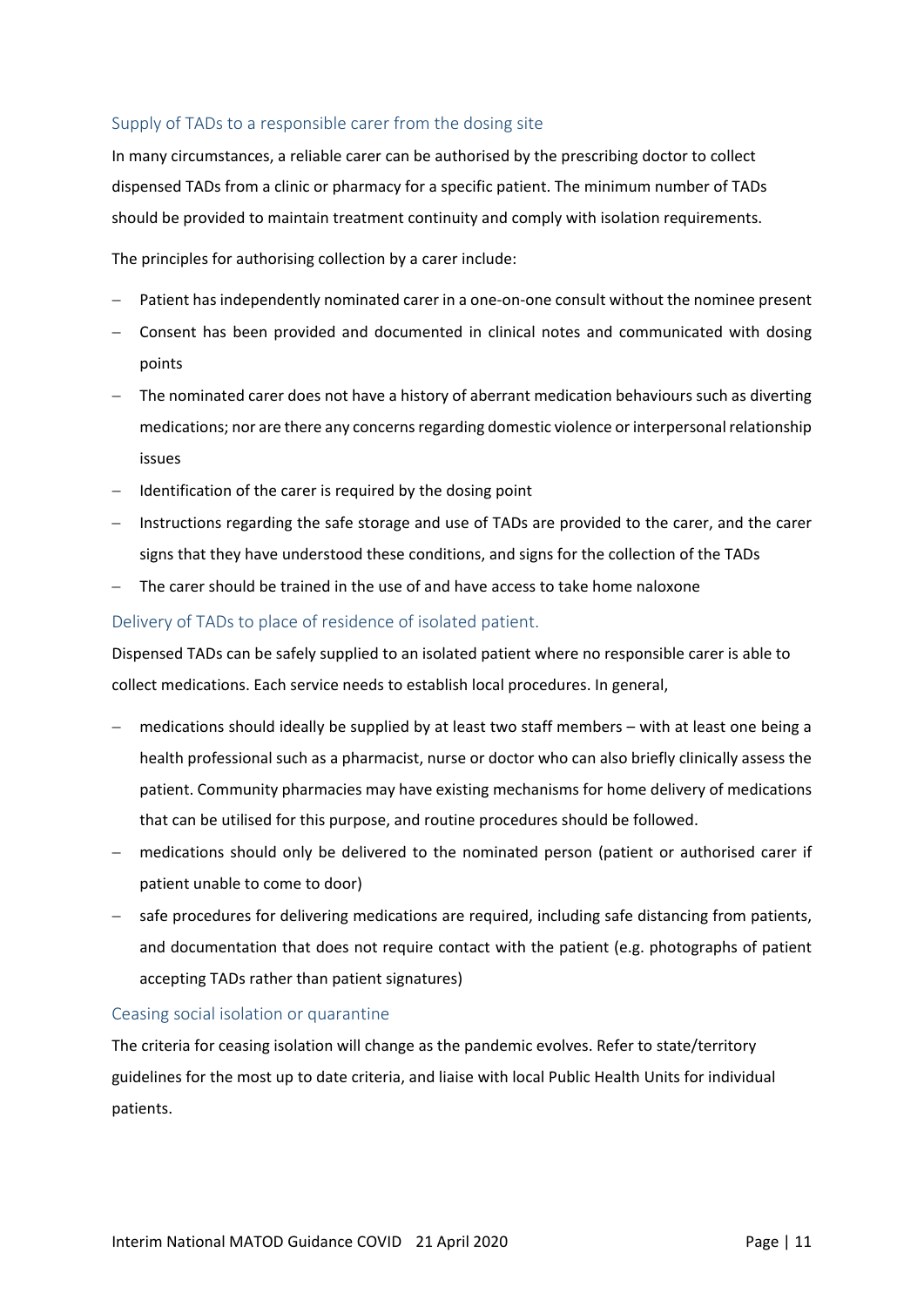# <span id="page-11-0"></span>D. Consider the use of depot buprenorphine treatment, minimising attendance for dosing

Recent months have seen the introduction of depot buprenorphine formulations in Australia, although there is considerable variation between services across the country regarding the capacity to deliver this treatment option for patients. Buvidal® Weekly or Monthly subcutaneous injections have been available on PBS since September 2019 (although only more recently in community settings), and Sublocade® has recently become available for routine clinical use. Each jurisdiction has conditions regarding which medical and nursing practitioners can prescribe depot buprenorphine formulations, and readers are directed to local health departments for details. Detailed guidance regarding the use of depot buprenorphine is available through local health departments.

There are potential advantages in using depot buprenorphine products in the COVID-19 context. These arise from the reduced need for regular attendance for dosing, with the majority of patients attending only once a month for dosing, reduced need for risk assessments and reduced staff and/or patient costs associated with preparation of TADs. Clinicians and patients should jointly consider the relative merits of this treatment approach within the current context. Recommendations regarding the use of depot buprenorphine in response to COVID-19 are described below.

#### <span id="page-11-1"></span>D.1 Induction onto depot buprenorphine treatment

- − Patients transferring from SL buprenorphine could transfer directly to Buvidal® Monthly or Sublocade® products rather than Buvidal® Weekly to minimise attendance requirements.
- − Patients entering treatment (e.g. from heroin or prescription opioid use) can commence directly with Buvidal® Weekly for 1 (or 2) doses, and then transfer to Monthly injections. Whilst outside of the Australian product label, this approach is recommended in various state guidelines (e.g. NSW). Note 7 days of prior treatment with sublingual buprenorphine (at least 8mg daily) is required before initiating Sublocade treatment
- − Consult with a medical addiction specialist for management of patients transferring from methadone.

#### <span id="page-11-2"></span>D.2. Maintenance on depot buprenorphine treatment

Wherever possible, maintain patients on Buvidal® Monthly or Sublocade® to reduce attendances. Continued Buvidal® Weekly may be prioritised for patients with other medical or social concerns who require more frequent clinical reviews (e.g. high risk pregnancy with poor antenatal care).

### <span id="page-11-3"></span>D.3. Providing depot buprenorphine treatment to patients who are in quarantine or have strict isolation requirements.

Some patients may be due to receive their depot during a period of isolation or quarantine. Consideration should be given as to whether administration can be delayed until after isolation is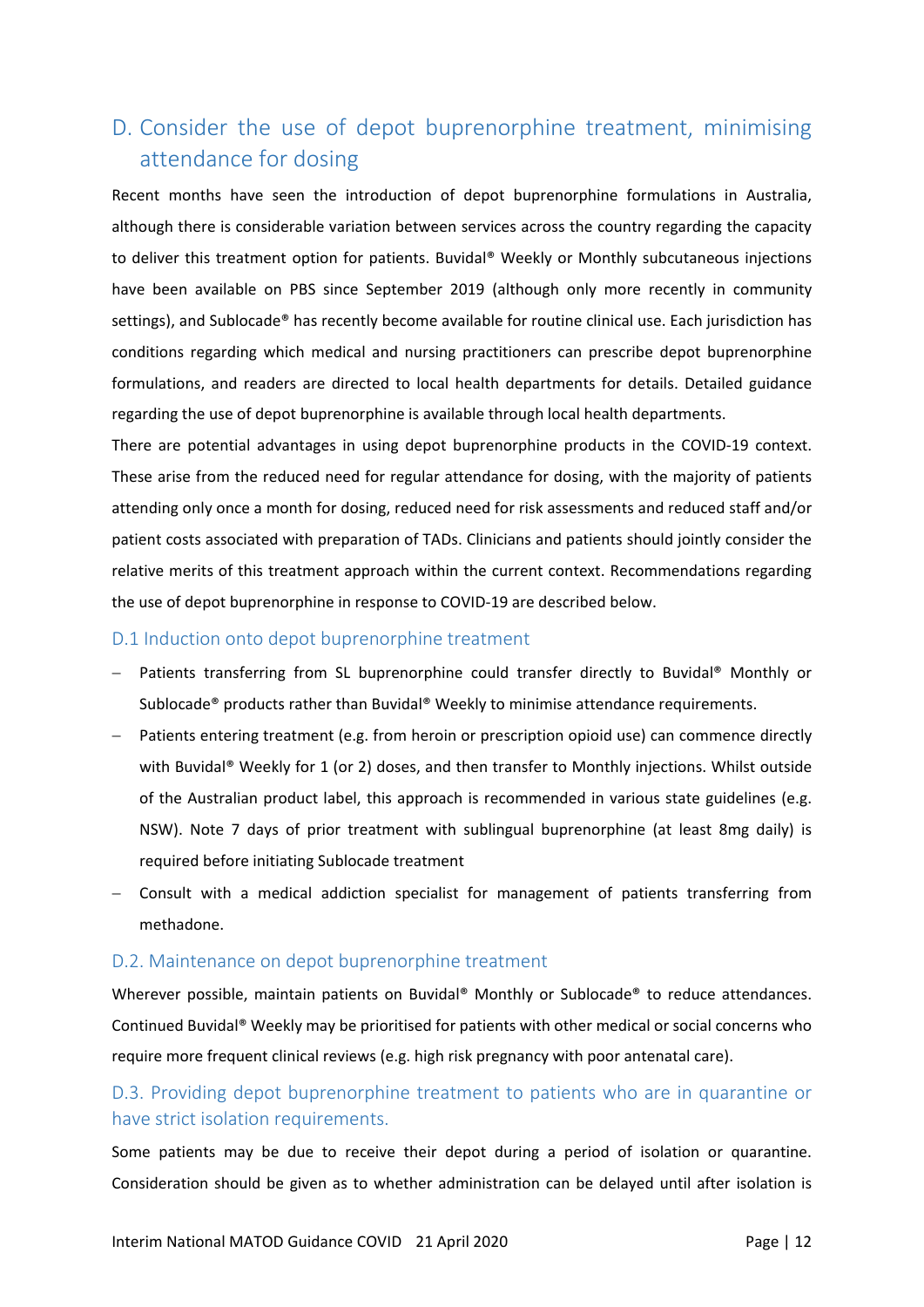complete, as many patients will not experience withdrawal effects for 6 to 8 weeks after their last monthly depot injection. If this is not possible (e.g. withdrawal discomfort) then the patient should receive supplemental doses of Suboxone (as TADs) until they can resume depot treatment. See jurisdictional guidance on depot buprenorphine treatment regarding supplemental Suboxone doses for patients in depot buprenorphine treatment.

## <span id="page-12-0"></span>D.4. Administering subcutaneous injections in patients in depot buprenorphine treatment.

Whilst depot buprenorphine treatment enables infrequent dosing and contact with patients, it nevertheless requires contact with patients at monthly intervals. Depot injections should be able to be administered safely using appropriate infection control procedures. Ensure screening of the patient for any recent symptoms of fever, respiratory symptoms or contact with known COVID-19 cases, using recommended screening approaches.

Administration of depot injection should be implemented in a consultation room, with hand washing (or equivalent) facilities, with the aim of limiting the amount of contact with the patient to less than 15 minutes if possible. Under normal circumstances (where there are no indications that the patient is, or is suspected to be COVID-19 positive), standard infection control procedures should be adequate.

# <span id="page-12-1"></span>E. Increased use of telehealth approaches to clinical consultation with OAT patients

Many of the activities that are undertaken during routine clinical reviews and monitoring can be undertaken effectively through telephone and telehealth consultations that include visual contact with patients. Clinicians are encouraged to transition and utilise telehealth approaches for regular monitoring and reviews of patients whilst recognising the potential gaps in clinical assessment arising from lack of physical examination and/or investigation (urine drug screens). Telehealth can include standard telephone and special telehealth software with appropriate confidentiality protections.

# <span id="page-12-2"></span>F. Reduced biological monitoring during pandemic

OAT traditionally involves regular use of biological approaches to monitoring of substance use – including regular urine drug screens (UDS), breathalyser assessments at dosing for patients suspected of intoxication with alcohol. The risks of undertaking biological monitoring need to be considered, with clear indications for undertaking any UDS or breathalyser test at this time. Routine infection control procedures for collecting and handling UDS should be adequate to prevent possible COVID-19 transmission.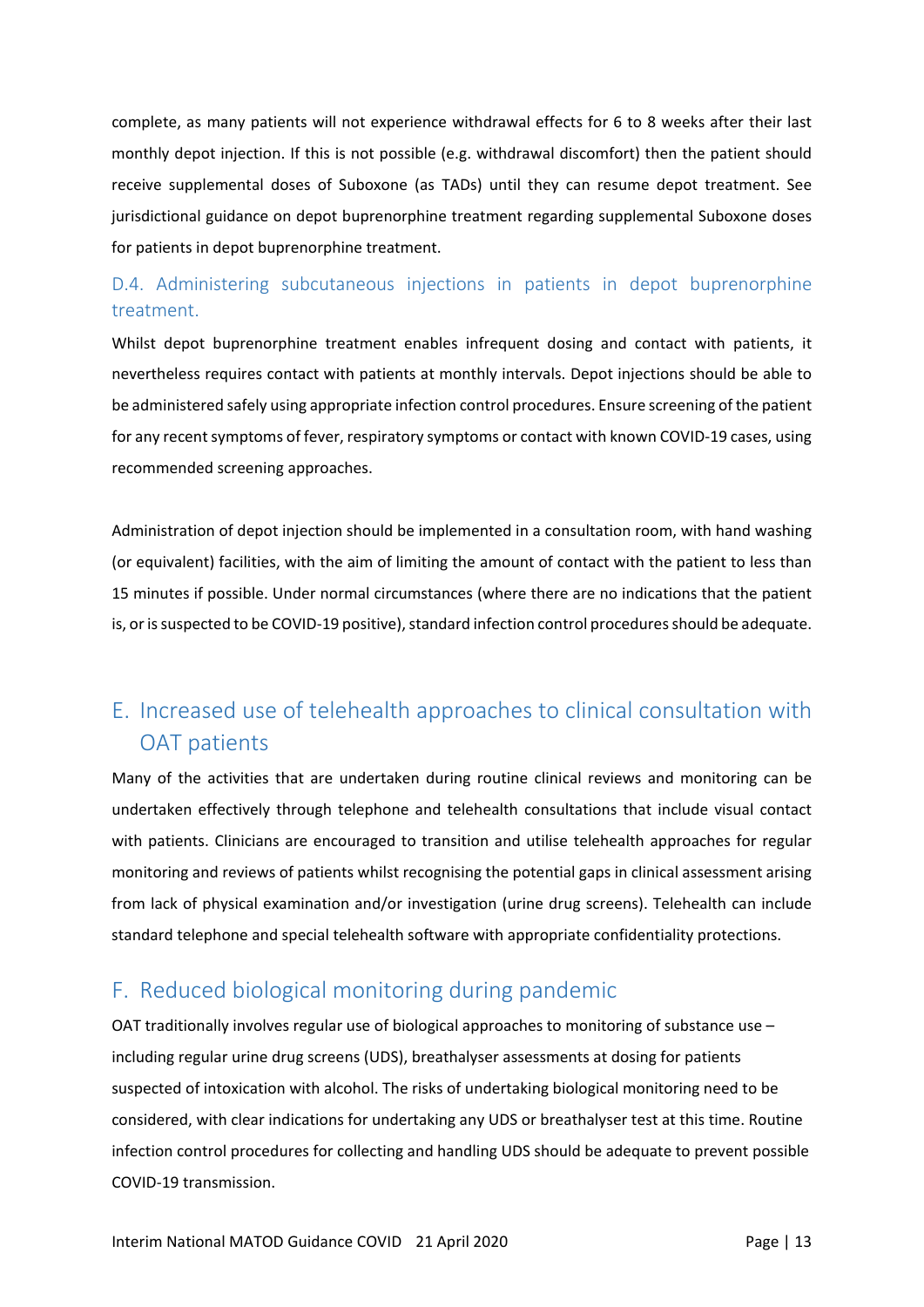# <span id="page-13-0"></span>G. MATOD for COVID-19 positive hospitalised patients

In general, OAT should be continued according to current local procedures. Hospital staff are responsible for confirming the current dose and the timing of the most recent dose including the provision of any TADs, in writing by fax or email, before any OAT dose is administered in hospital. If this cannot occur (e.g. community dosing point closed after hours), then consultation with a suitable medical addiction specialist is required, as per local procedure. The medication should be prescribed promptly as there are often delays in obtaining stock into the ward. If there are concerns regarding the patient's presentation (e.g. patient appears sedated), the dose should be withheld until clinically reviewed and consultation undertaken with appropriate specialists.

In patients experiencing respiratory distress or failure related to COVID-19 (e.g. Acute Respiratory Distress Syndrome), consultation with an addiction medicine specialist is recommended prior to making any changes to OAT, where practicable. In general, opioid doses may need to be reduced – particularly with methadone (buprenorphine has less respiratory depressant effect). OAT should not be permanently ceased unless absolutely clinically necessary, even in the unconscious patient, as withdrawal can still occur. If the patient is on depot buprenorphine treatment and is due to have their depot during the admission, then administration should proceed as scheduled unless it is clinically contraindicated or unavailable. In this situation consider temporarily transferring the patient onto SL BNX until able to access the depot. Consultation with an addiction medicine specialist is recommended.

Discharge planning in conjunction with the patient's OAT prescriber should occur early in the admission to ensure ongoing provision of OAT in the community on discharge recognising that it may not be possible for the patient to be reviewed by their prescriber for a number of days, or attend for daily dosing. Hospital staff should liaise with community prescribers and dosing sites to ensure continuity of care for patients.

# <span id="page-13-1"></span>H. Other supports for OAT patients

Many patients in OAT may require additional supports during periods of social isolation, including for issues arising from mental health (loneliness, depression, anxiety), homelessness, underemployment, financial problems, domestic violence, and care of others, including children and the elderly. Many may struggle to access routine services or health care for other problems. Liaise with local and internet based services (e.g. online counselling, state/territory peer-based drug user groups) to assist clients during this time (see Resources).

Access to sterile injecting equipment during this time may be limited and people who are required to remain in isolation or quarantine should not leave their place of residence to access injecting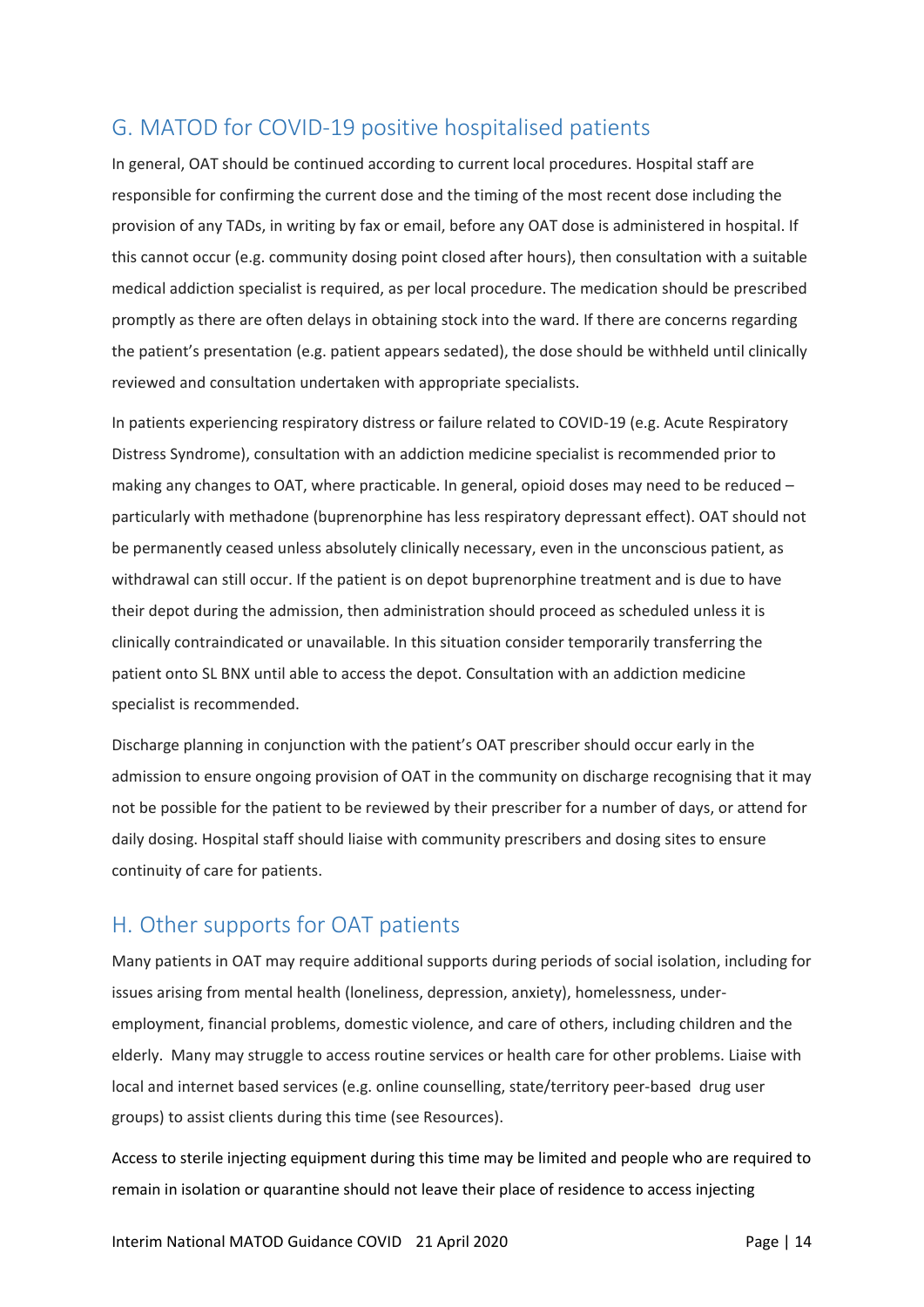equipment. Liaise with local Needle Syringe Programs who may provide access to sterile injecting equipment for those who are unable to access it.

# <span id="page-14-0"></span>I. Management of disruption of community dosing point or prescriber due to COVID-19

If a community prescriber is temporarily unable to continue to provide OAT services, then they should endeavour to appoint a locum prescriber until such time that they are able to return to work. They should discuss this with their regulatory prescribing body and ensure that the patients are informed of the alternative arrangements as a matter of priority. If prescribers are unable to identify a suitable locum then further advice can be sought through the National Hotline on 1800 250 015 or through state specific AoD information services. (See Resources).

If a community pharmacy is unable to continue to dispense OAT (e.g. due to illness in pharmacy staff) then alternative dosing points should be identified by the prescriber, in consultation with the patient. Community pharmacies should proactively identify contingency plans if this prospect arises, with clear communication to patients, prescribers and state/territory Health Departments.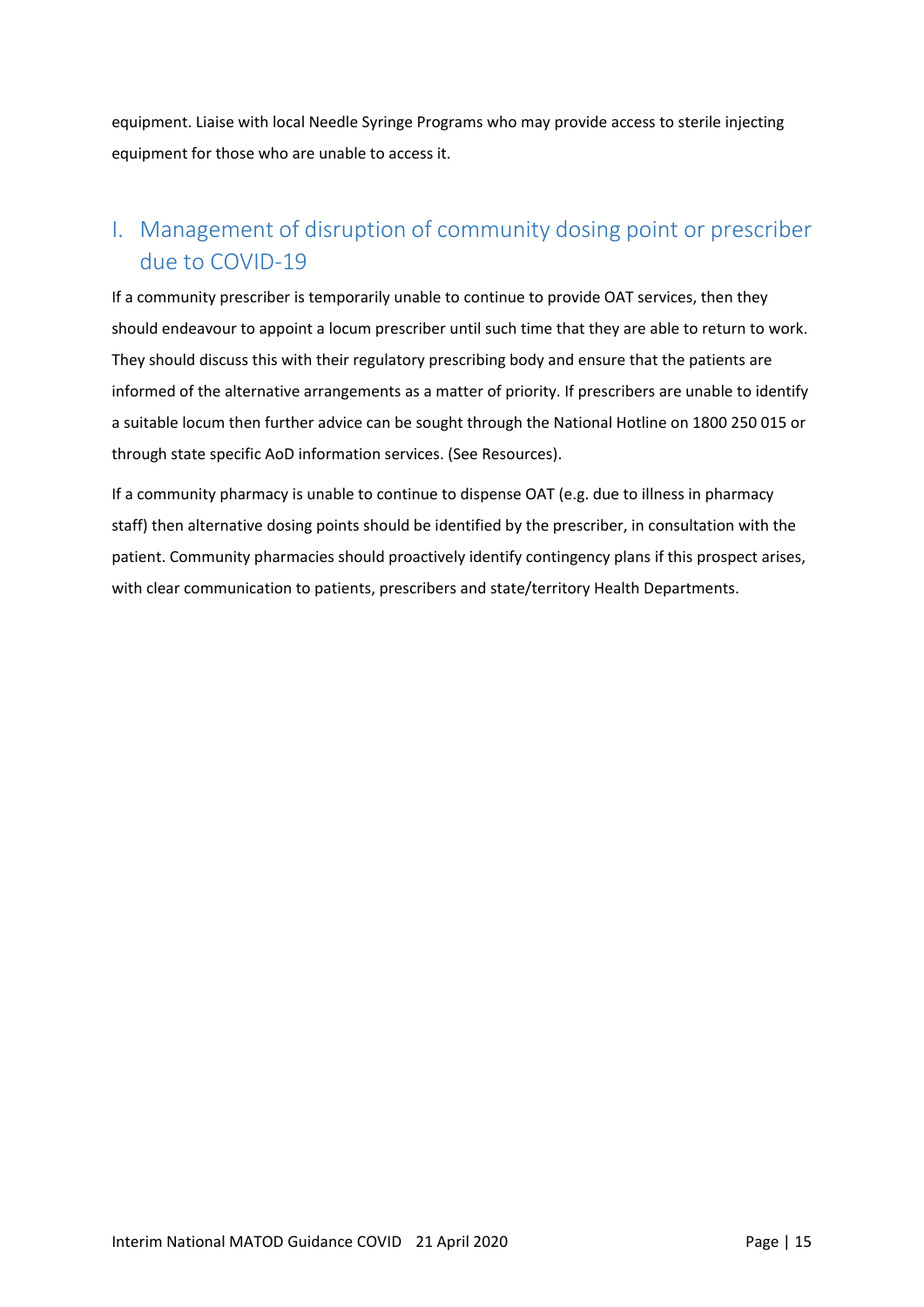## <span id="page-15-0"></span>J. Resources

- *1. State and territory guidelines for opioid treatment during COVID-19*
- *2. State and territory government services*
- *3. Harm reduction information during COVID-19*
- *4. Mental health supports for clients during COVID-19*

### <span id="page-15-1"></span>1. State and territory guidelines for opioid treatment during COVID-19

At the time of publication, the following states and territories have published guidance on opioid treatment during COVID-19.

### *New South Wales*

- Notification of temporary changes in policy Opioid Treatment Program
- Guidance for AOD Services about COVID-19 [https://www.health.nsw.gov.au/aod/Pages/COVID-19-aod-services-response.aspx](https://www.health.nsw.gov.au/aod/Pages/covid19-aod-services-response.aspx)
- Suggested action plan for Community Pharmacy OTP dosing points [https://www.health.nsw.gov.au/aod/Pages/COVID-19-action-plan-pharmacies.aspx](https://www.health.nsw.gov.au/aod/Pages/covid-19-action-plan-pharmacies.aspx)

#### *Victoria*

• Changed medicine regulatory requirements for health practitioners during COVID-19 pandemic <https://www2.health.vic.gov.au/public-health/drugs-and-poisons>

### <span id="page-15-2"></span>2. State and territory Government Services

#### *New South Wales*

- NSW Health Guidance for AOD services about COVID-19 <https://www.health.nsw.gov.au/aod/Pages/covid19-aod-services-response.aspx>
- Alcohol and Drug Information Service 02 9361 8000 Metro; 1800 422 599 Rural
- Methadone Advice and Conciliation Service (MACS) 1800 642 428 (9:30am-5pm Monday to Friday)
- Authorisation of prescribing and dispensing NSW: Pharmaceutical Services Branch, NSW Phone (02) 9859 5165, E-mail pharmserv@doh.health.nsw.gov.au Web:<http://www0.health.nsw.gov.au/csqg/ps/index.asp>

### *Victoria*

- Directline 1800 888 236 Metro; 1800 858 584 Rural
- Drugs & Poisons Controls in Victoria including links to Victorian policy on maintenance pharmacotherapy for opioid dependence and training programs for prescribers and dispensers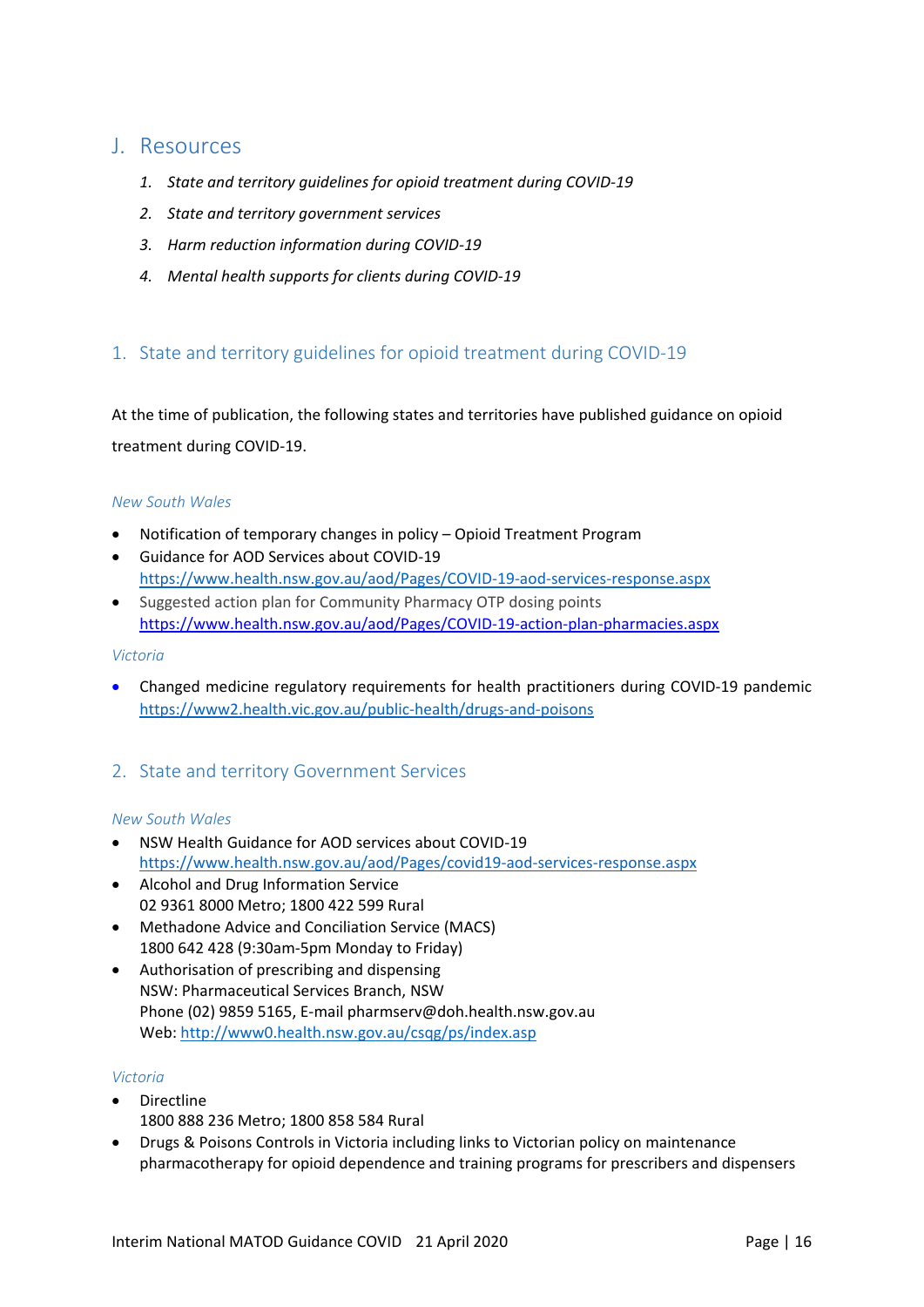<http://www.health.vic.gov.au/dpcs/pharm.htm>

For health practitioners: 1300 364 545

- Drug and Alcohol Clinical Advisory Service 1800 812 804;<http://www.dacas.org.au/>
- Victorian Pharmacotherapy Area-based Networks COVID-19 Response <https://www.pabn.org.au/COVID-19/>
- Victorian Alcohol and Drug Association (VAADA) webpage on COVID-19 (coronavirus) sector updates includes information and links about MATOD Service Continuity: <https://www.vaada.org.au/covid-19-sector-updates/#1586223520625-39f309e3-8ccd>
- PAMS Pharmacotherapy Advocacy, Mediation, Support for consumers and their direct service providers: 1800 443 844 and<https://www.hrvic.org.au/pams>

### *Queensland*

- Alcohol and Drug Information Service 07 3236 2414 Brisbane; 1800 177 833 Statewide
- Drugs of Dependence Unit (07) 3328 9890; https://www.health.qld.gov.au/clinical-practice/guidelinesprocedures/medicines/drugs-of-dependence

### *Western Australia*

- Alcohol and Drug Information Service 08 9442 5000 Metro; 1800 198 024 Rural
- Parent Drug Information Service 08 9442 5050 Metropolitan; 1800 653 203 Rural
- Clinical Advisory Service 08 9442 5042 Metro; 1800 688 847 Rural
- WA Health Opioid Substitution Treatment: [https://ww2.health.wa.gov.au/Articles/N\\_R/Opioid](https://ww2.health.wa.gov.au/Articles/N_R/Opioid-substitution-treatment)[substitution-treatment](https://ww2.health.wa.gov.au/Articles/N_R/Opioid-substitution-treatment)

### *South Australia*

- Alcohol and Drug Information Service 08 8363 8618 Metro; 1300 131 340 Statewide
- Information on prescribing drugs of dependence [http://www.sahealth.sa.gov.au/wps/wcm/connect/public+content/sa+health+internet/clinical+r](http://www.sahealth.sa.gov.au/wps/wcm/connect/public+content/sa+health+internet/clinical+resources/clinical+topics/medicines+and+drugs/prescribing+medicines+regulations+and+requirements/prescribing+drugs+of+dependence) [esources/clinical+topics/medicines+and+drugs/prescribing+medicines+regulations+and+require](http://www.sahealth.sa.gov.au/wps/wcm/connect/public+content/sa+health+internet/clinical+resources/clinical+topics/medicines+and+drugs/prescribing+medicines+regulations+and+requirements/prescribing+drugs+of+dependence) [ments/prescribing+drugs+of+dependence](http://www.sahealth.sa.gov.au/wps/wcm/connect/public+content/sa+health+internet/clinical+resources/clinical+topics/medicines+and+drugs/prescribing+medicines+regulations+and+requirements/prescribing+drugs+of+dependence)
- Drugs of Dependence Unit 1300 652 584; email drugsofdependenceunit@health.sa.gov.au
- Drug and Alcohol Services South Australia [www.dassa.sa.gov.au](http://www.dassa.sa.gov.au/) (Note: Website is in the process of being migrated to [www.sahealth.sa.gov.au\)](http://www.sahealth.sa.gov.au/) Clinical Advisory Service (08) 8363 8633

#### *Tasmania*

• Alcohol and Drug Information Service 03 6233 6722 Metro; 1800 811 994 Statewide